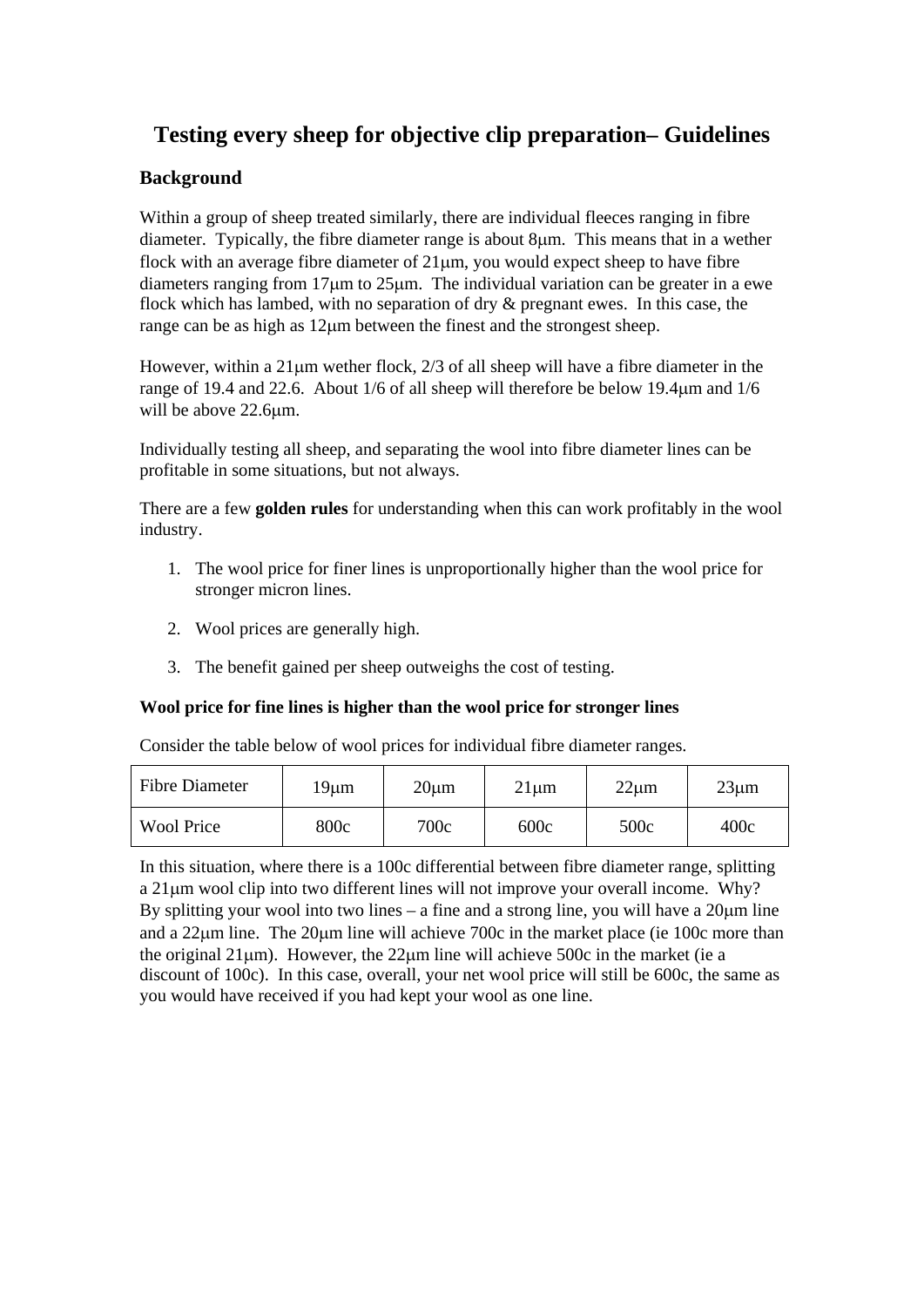Consider the following table:

| <b>Fibre Diameter</b> | 19µm | $20 \mu m$ | $21 \mu m$ | $22 \mu m$ | $23 \mu m$ |
|-----------------------|------|------------|------------|------------|------------|
| <b>Wool Price</b>     | 1050 | 750        | 550        | 480        | 450        |

A 20μm line of wool is worth 200c more than your original 21μm line of wool, while your 22μm wool will receive a discount of 70c. In this case, the premium (200c) you receive for your wool is higher than the discount (70c) it receives.

Therefore, to achieve gains from clip preparation using objective measurement, you need to ensure the market you wish to sell your wool into is "distorted". That is, the premiums you will receive outweigh the discounts.

#### **Wool prices are high**

Even in the above situations, you may not have achieved a high enough gain to justify paying the extra cost for testing. When wool prices are low, even with unequal differentials between fibre diameter ranges, you may still find that it is not economic to test each sheep. While you may return an increase in overall wool price, this increase may not be high enough to pay the testing costs.

#### **The benefit gained per sheep outweighs the cost of testing**

In the above examples, we assumed that each sheep cuts the same average fleece weight. Also, we haven't taken account of the extra selling costs, as you now have more than one line of wool.

#### **Fleece Weight**

Within a mob, generally speaking, the finer fleeces cut less wool. This is not always the case, but the finer line tends to have less wool, if you split your clip in half.

For example, if we split a 21μm line in half, you would expect two lines of wool, one with an average fibre diameter of 19.8μm, the other with an average fibre diameter of around 22.2μm. Assuming the sheep cut 5kg Greasy Fleece Weight, at 72% yield, you would expect the 19.8μm line to be around 1700kg (for every 1000 sheep) and the 22.2μm line to be around 1850kg. Therefore, of the total wool, less than half will be in the fine line, compared to the strong line.

#### **Wool Prices**

For clips less than 19μm, the prices received for this type of wool are extremely volatile. Given the time delay between preparing a line of wool for sale, and actual sale date, you may find the prices used to estimate optimal cut-off points change. Of course, you may delay sale, until you achieve your reserve price, but if cash flow is a problem, you may find your efforts diminished because of market changes.

#### **Staple Strength**

In many flocks, the lower micron sheep tend to be those with lower staple strength. This impacts on the decision to prepare your clip objectively. If you use sound wool prices for your prediction, then you may find discounts for tenderness outweigh the premiums you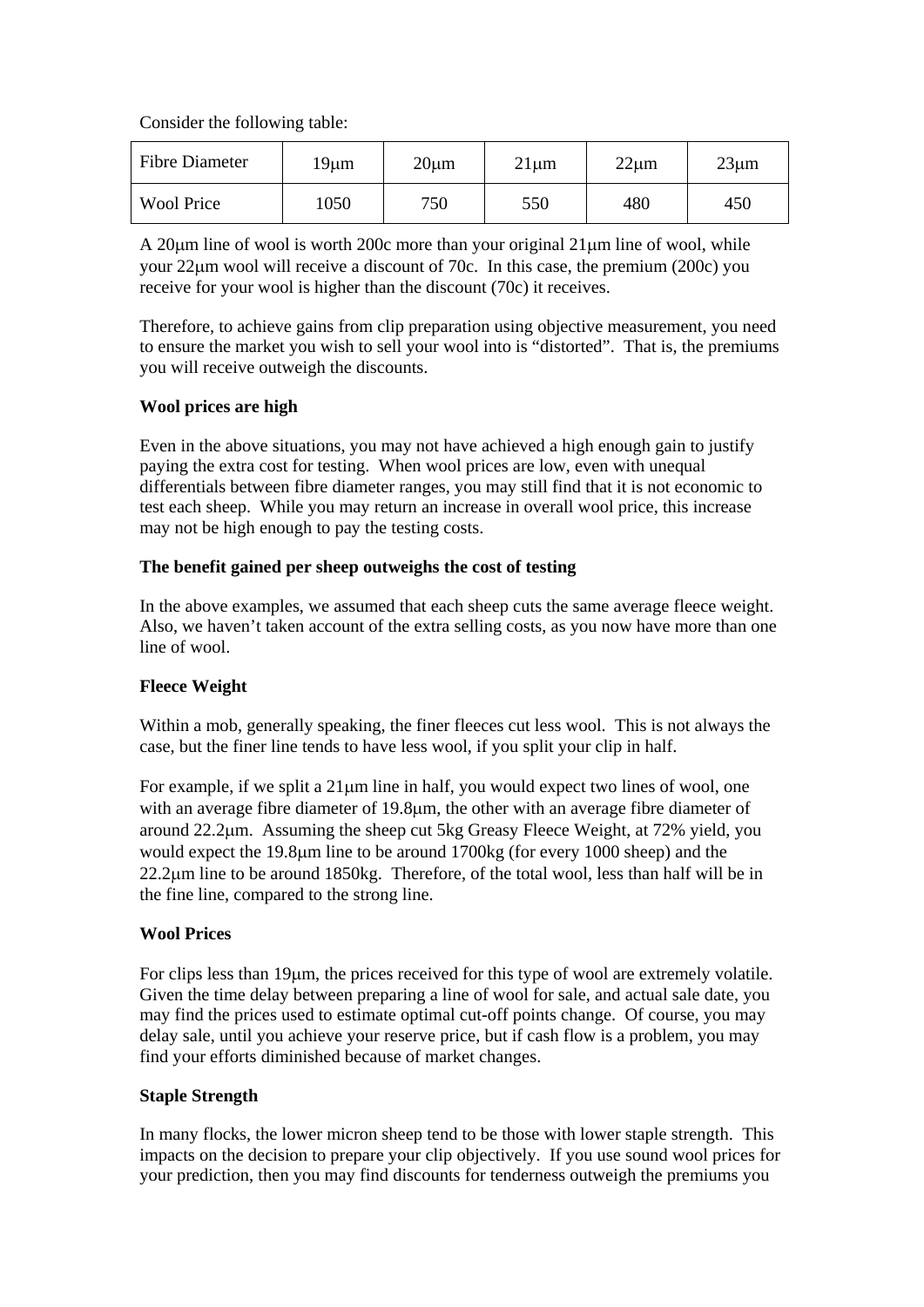achieve for having a finer line. In some markets, tender wool achieves a 20% discount over the sound indicator.

#### **Optimal cut-off point**

In the second scenario outlined above, we have made an assumption that the best way to class this clip is in half. However, you may find that you achieve a higher profit by classing the clip in another way. For example, using the wool prices given in this situation, you would expect a one line 21μm wool clip to net \$18,947.

Splitting the clip into two even lines, (ie above and below  $21\mu m$ ) will return \$20,657 (an extra \$2,290). In this case, you can make even more profit by using at cut off of 20.6μm. This will return an extra \$1,765, or \$1.77 per sheep, a slightly higher return.

In some cases, it may be optimal to prepare more than two lines. If you decided to prepare three lines, with cut-offs of 19.7μm and 21.4μm, you would return an extra \$2,163, or \$2.16 per sheep.

These figures do not take the testing cost into account, therefore, in the first situation, splitting the wool using objective measurement is unlikely to be highly profitable, as it will probably cost around \$1.50 per measurement. In the second case, the process becomes more economical.

## **Classer**© **– a spreadsheet to predict gains from objective clip preparation**

#### **What is Classer**©**?**

Classer© is a spreadsheet program written in 199x by the Mackinnon Project to evaluation decisions to test all sheep and to estimate the optimal cut-off points for objective clip preparation. Classer© can be used to:

- 1. Evaluate a decision to test all sheep in a mob, by using the mob parameters and current wool prices.
- 2. Evaluate whether to split the wool into two, three or four lines.
- 3. Determine the optimal cut-off points for separating wool into two, three or four lines.

Classer© takes into account the additional testing costs for lines of wool, the expected clean fleece weight of the mob, the average fibre diameter of the mob, and the current wool prices.

It then calculates the optimal combination of your wool and gives you the expected net income you would be likely to receive as a consequence of splitting your wool, using objective measurement into a number of lines.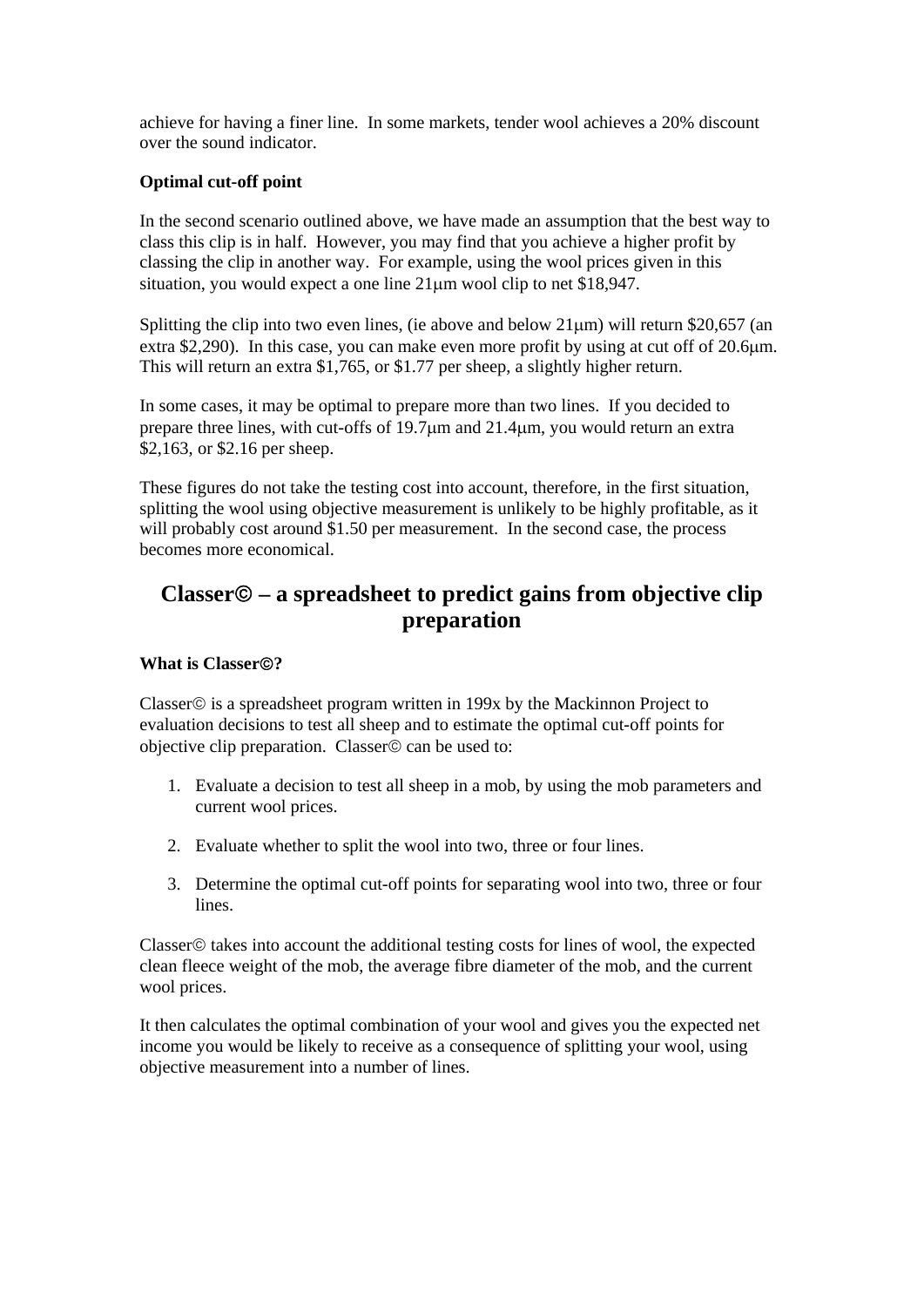# **Using Classer**©

### **Inputs**

**Total number of sheep in the mob** - Enter the total number of sheep in the mob to be tested.

**Expected average CFW** – The clean wool production you expect to achieve from this mob (per head).

**Average FD in mob** – The expected fibre diameter of the sheep in the mob you wish to test. Obviously, this needs some knowledge of what you expect the fibre diameter to be in the mob to be tested. You can achieve this by randomly sampling around 50 sheep and obtaining a mid-side sample and sending this to a fleece testing laboratory.

**Standard Deviation of the FD in the mob** – This is the standard deviation of the **average fibre diameter** of the mob. It is NOT the standard deviation of each fibre diameter sample. This can be easily calculated for a group of sheep using standard functions in most spreadsheets, provided the mob has been tested. If the mob has been tested, a standard deviation, based on the mean is calculated. This is generally quite accurate. The standard deviation in the mob is related to the total variation you would expect to see and changes with the average fibre diameter. In general, most flocks have a similar relationship between mean fibre diameter and standard deviation. As mentioned previously, this can be higher if the mob you are considering is a group of ewes where there has been no separation for dry, pregnant, lactating and non-lactating.

**Individual testing cost per sheep** – Cost per sheep of testing each fleece.

**Testing costs for each line of wool that is created** - If you create four lines, your testing costs will increase. This is added to the total figure to determine whether or not splitting your wool will be profitable. For smaller lines of wool, the additional income may be reduced by extra testing costs.

**Wool tax** – The proportion of wool income paid as wool tax. For 2000/2001, this is set at 3%.

**Additional selling costs** – These are brokerage, and other selling costs. Remember, also that selling smaller lines of wool may have higher selling costs, which can be factored into the calculations.

**Wool prices** - Based on the average fibre diameter of your mob, you will need to enter clean wool prices for a range of different fibre diameters. This program uses these prices to calculate a quadratic function to estimate clean wool prices. The program relies heavily on this information – so BEWARE. You can achieve spot point of micron clean wool prices through AWEX or for finer fibre diameters, through Andrew Woods, at ICS. You will need to enter a price for each of the micron categories listed. There is a graph showing the wool prices you have entered against their micron category. In general, the more curved this graph, the more profitable the objective clip preparation becomes.

If you are prone to tender wool, it is advisable to conduct different analyses- One with the sound prices, the other with tender prices for the finer micron wool. This gives you a sensitivity analysis of the different alternatives available to you.